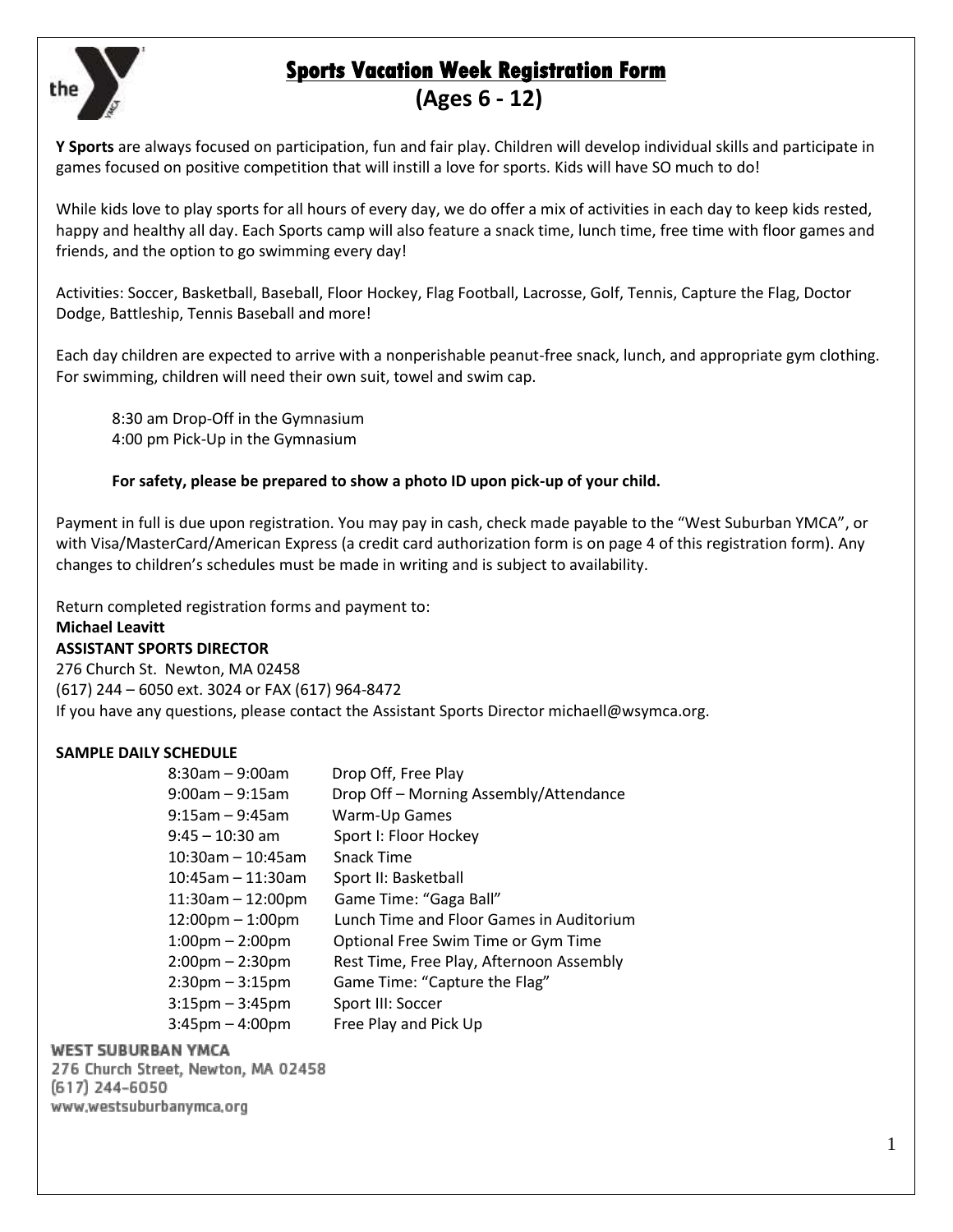Parent Signature Date Date

# *Emergency Card: All Information is REQUIRED*

\_\_\_\_\_\_\_\_\_\_\_\_\_\_\_\_\_\_\_\_\_\_\_\_\_\_\_\_\_\_\_\_\_\_\_\_\_\_\_\_\_\_\_\_\_\_\_\_\_ \_\_\_\_\_\_\_\_\_\_\_\_\_\_\_\_\_\_\_\_\_\_\_\_\_

|                                                                                      |  | Date of Birth __________________________Current Age_____________________________                                                                                                                                                           |
|--------------------------------------------------------------------------------------|--|--------------------------------------------------------------------------------------------------------------------------------------------------------------------------------------------------------------------------------------------|
|                                                                                      |  |                                                                                                                                                                                                                                            |
|                                                                                      |  |                                                                                                                                                                                                                                            |
|                                                                                      |  |                                                                                                                                                                                                                                            |
|                                                                                      |  |                                                                                                                                                                                                                                            |
|                                                                                      |  |                                                                                                                                                                                                                                            |
|                                                                                      |  | How to reach parents / guardians (will be called FIRST in emergency; also authorized for pick up):                                                                                                                                         |
|                                                                                      |  |                                                                                                                                                                                                                                            |
|                                                                                      |  |                                                                                                                                                                                                                                            |
|                                                                                      |  |                                                                                                                                                                                                                                            |
|                                                                                      |  |                                                                                                                                                                                                                                            |
|                                                                                      |  |                                                                                                                                                                                                                                            |
|                                                                                      |  |                                                                                                                                                                                                                                            |
|                                                                                      |  | Emergency Contact Persons (list in order we should call in an emergency; also authorized to pick up):                                                                                                                                      |
|                                                                                      |  |                                                                                                                                                                                                                                            |
|                                                                                      |  |                                                                                                                                                                                                                                            |
|                                                                                      |  |                                                                                                                                                                                                                                            |
| <b>Medical Emergency Treatment</b><br>delay would be dangerous to my child's health. |  | I hereby give West Suburban YMCA Sports Program staff permission to administer basic first aid and/or CPR to my child<br>and/or take my child to Newton-Wellesley or nearest hospital for medical treatment if I cannot be reached or when |
| Parent / Guardian Signature                                                          |  | Date                                                                                                                                                                                                                                       |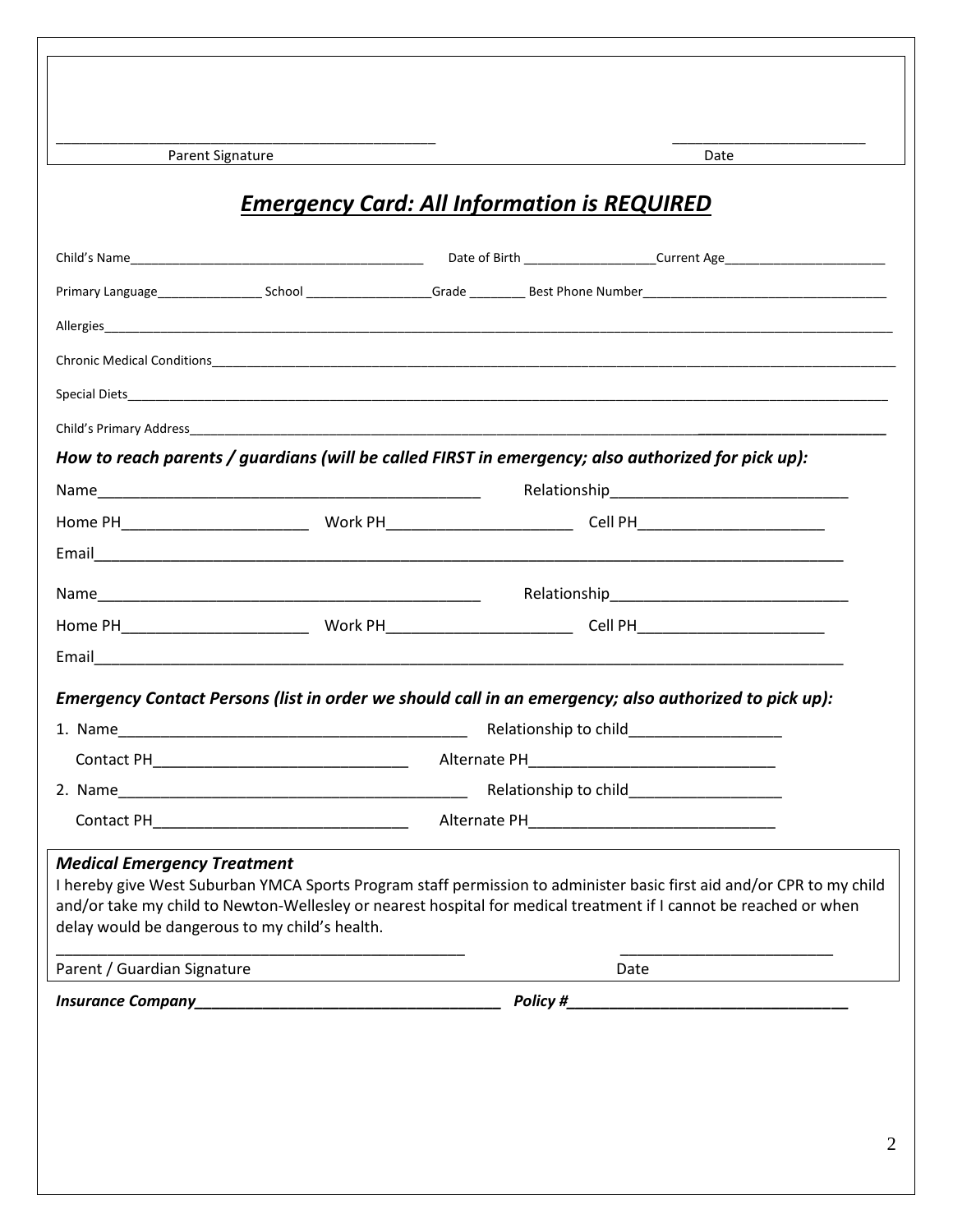#### **PERMISSIONS**

*Please sign off on each request for permission. Absence of a signature in any given section indicates that permission is denied. When applicable, an alternative activity will be offered for the child.* 

| <b>Swimming Experience</b>                                                                                                                                                |              |
|---------------------------------------------------------------------------------------------------------------------------------------------------------------------------|--------------|
| Has your child taken swim lessons before?                                                                                                                                 | At the YMCA? |
| Does your child use bubbles/floaties? If yes, how many?                                                                                                                   |              |
| Can your child swim without an adult supporting him/her?                                                                                                                  |              |
| Please describe your child's swim experience                                                                                                                              |              |
|                                                                                                                                                                           |              |
|                                                                                                                                                                           |              |
| I give my child permission to participate in FREE swim during the Vacation Week Program and understand s/he<br>will be supervised by YMCA staff and Certified Lifeguards. |              |
| <b>Parent Signature</b>                                                                                                                                                   | Date         |
|                                                                                                                                                                           |              |

# **Important Information About Your Child:**

PLEASE let us know any important information about your child *(i.e. Recent death in family, new baby in the house, moving, etc...).*

\_\_\_\_\_\_\_\_\_\_\_\_\_\_\_\_\_\_\_\_\_\_\_\_\_\_\_\_\_\_\_\_\_\_\_\_\_\_\_\_\_\_\_\_\_\_\_\_\_\_\_\_\_\_\_\_\_\_\_\_\_\_\_\_\_\_\_\_\_\_\_\_\_\_\_\_\_\_\_\_\_\_\_\_\_\_\_\_\_\_

\_\_\_\_\_\_\_\_\_\_\_\_\_\_\_\_\_\_\_\_\_\_\_\_\_\_\_\_\_\_\_\_\_\_\_\_\_\_\_\_\_\_\_\_\_\_\_\_\_\_\_\_\_\_\_\_\_\_\_\_\_\_\_\_\_\_\_\_\_\_\_\_\_\_\_\_\_\_\_\_\_\_\_\_\_\_\_\_\_\_

\_\_\_\_\_\_\_\_\_\_\_\_\_\_\_\_\_\_\_\_\_\_\_\_\_\_\_\_\_\_\_\_\_\_\_\_\_\_\_\_\_\_\_\_\_\_\_\_\_\_\_\_\_\_\_\_\_\_\_\_\_\_\_\_\_\_\_\_\_\_\_\_\_\_\_\_\_\_\_\_\_\_\_\_\_\_\_\_\_\_